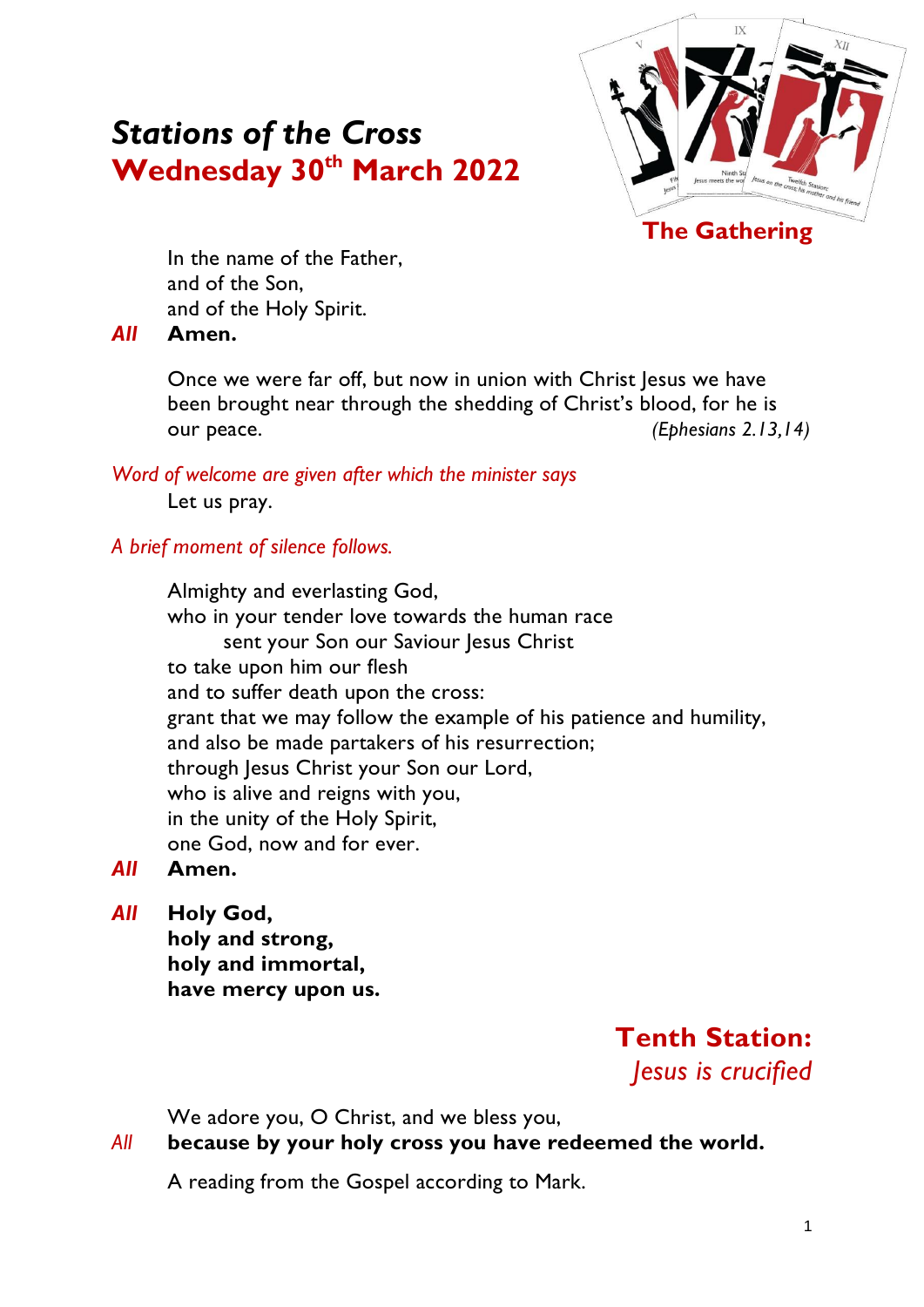And they crucified him, and divided his clothes among them, casting lots to decide what each should take.

*(Mark 15.24)*

*We have a period of silence followed by a musical reflection.*

## **Reflection by Paula Gooder**

## **Prayer**

Lord Jesus, you bled in pain as the nails were driven into your flesh: transform through the mystery of your love the pain of those who suffer. To you, Jesus, our crucified Lord,

be honour and glory with the Father and the Holy Spirit, now and for ever.

*All* **Amen.**

*This station concludes with a musical meditation based on the Stabat Mater.*

# **Eleventh Station:**  Jesus promises the kingdom to the penitent thief

We adore you, O Christ, and we bless you,

*All* **because by your holy cross you have redeemed the world.**

A reading from the Gospel according to Luke.

One of the criminals who were hanged there kept deriding him and saying, 'Are you not the Messiah? Save yourself and us!' But the other rebuked him, saying, 'Do you not fear God, since you are under the same sentence of condemnation? And we indeed have been condemned justly, for we are getting what we deserve for our deeds, but this man has done nothing wrong.' Then he said, 'Jesus, remember me when you come into your kingdom.' He replied, 'Truly I tell you, today you will be with me in Paradise.'

*(Luke 23.39-43)*

*We have a period of silence followed by a musical reflection.*

## **Reflection by Joe Roberts**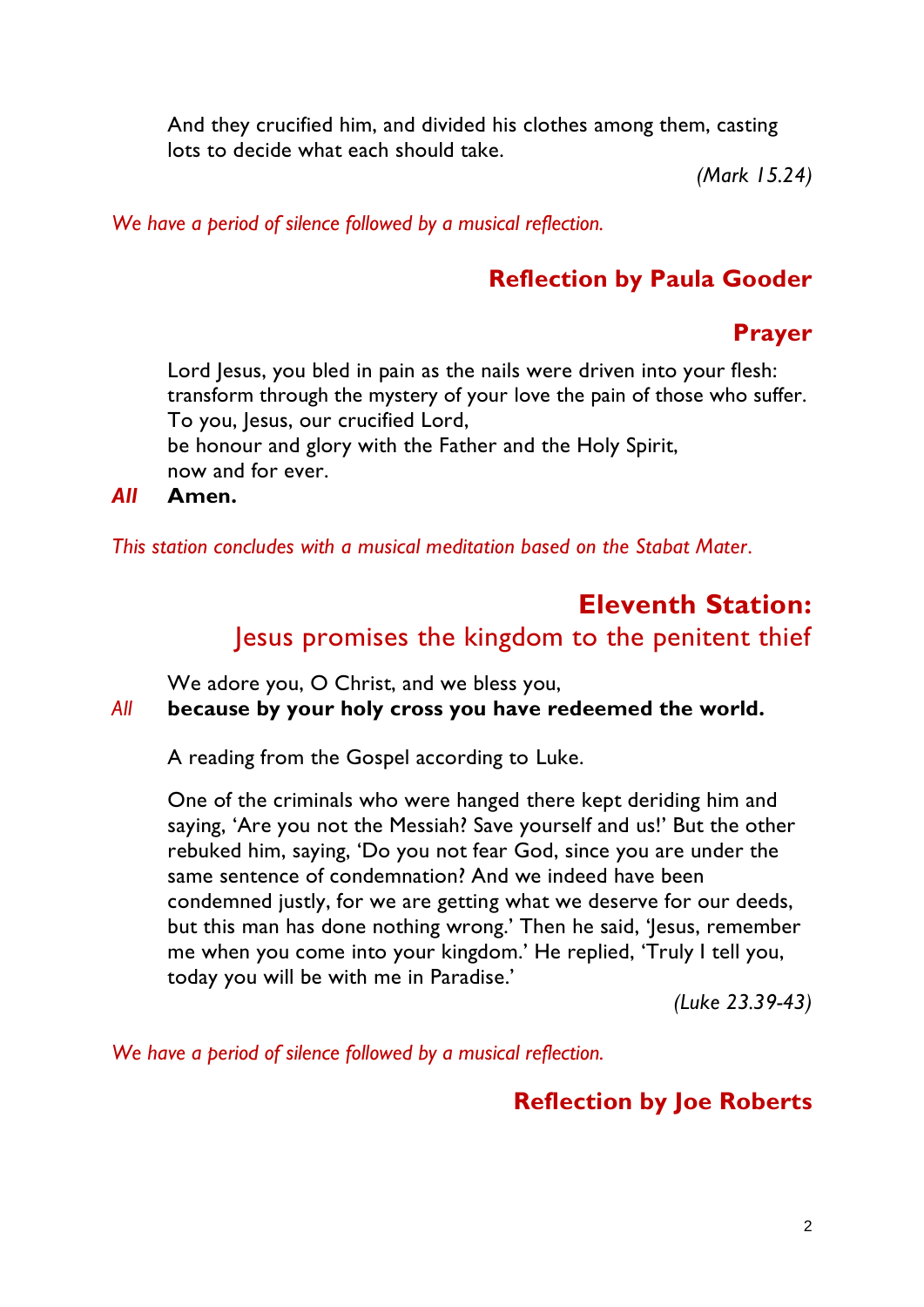## **Prayer**

Lord Jesus, even in your deepest agony you listened to the crucified thief: hear us as we unburden to you our deepest fears. You spoke words of love in your hour of death: help us to speak words of life to a dying world. To you, Jesus, who offer hope to the hopeless, be honour and glory with the Father and the Holy Spirit, now and for ever.

### *All* **Amen.**

*This station concludes with a musical meditation based on the Stabat Mater.*

# **Twelfth Station:**  *Jesus on the cross; his mother and his friend*

We adore you, O Christ, and we bless you,

### *All* **because by your holy cross you have redeemed the world.**

A reading from the Gospel according to John.

When Jesus saw his mother and the disciple whom he loved standing beside her, he said to his mother, 'Woman, here is your son.' Then he said to the disciple, 'Here is your mother.' And from that hour the disciple took her into his own home.

*(John 19.26,27)*

*We have a period of silence followed by a musical reflection.*

## **Reflection by Philip North**

## **Prayer**

Lord Jesus, your mother and your dearest friend stayed with you to the bitter end, yet even while racked with pain you ministered to them: be with all broken families today and care for those who long for companionship. You cared for your loved ones even in your death-throes: give us a love for one another that is stronger even than the fear of death. To you, Jesus, loving in the face of death, be honour and glory with the Father and the Holy Spirit, now and for ever.

*All* **Amen.**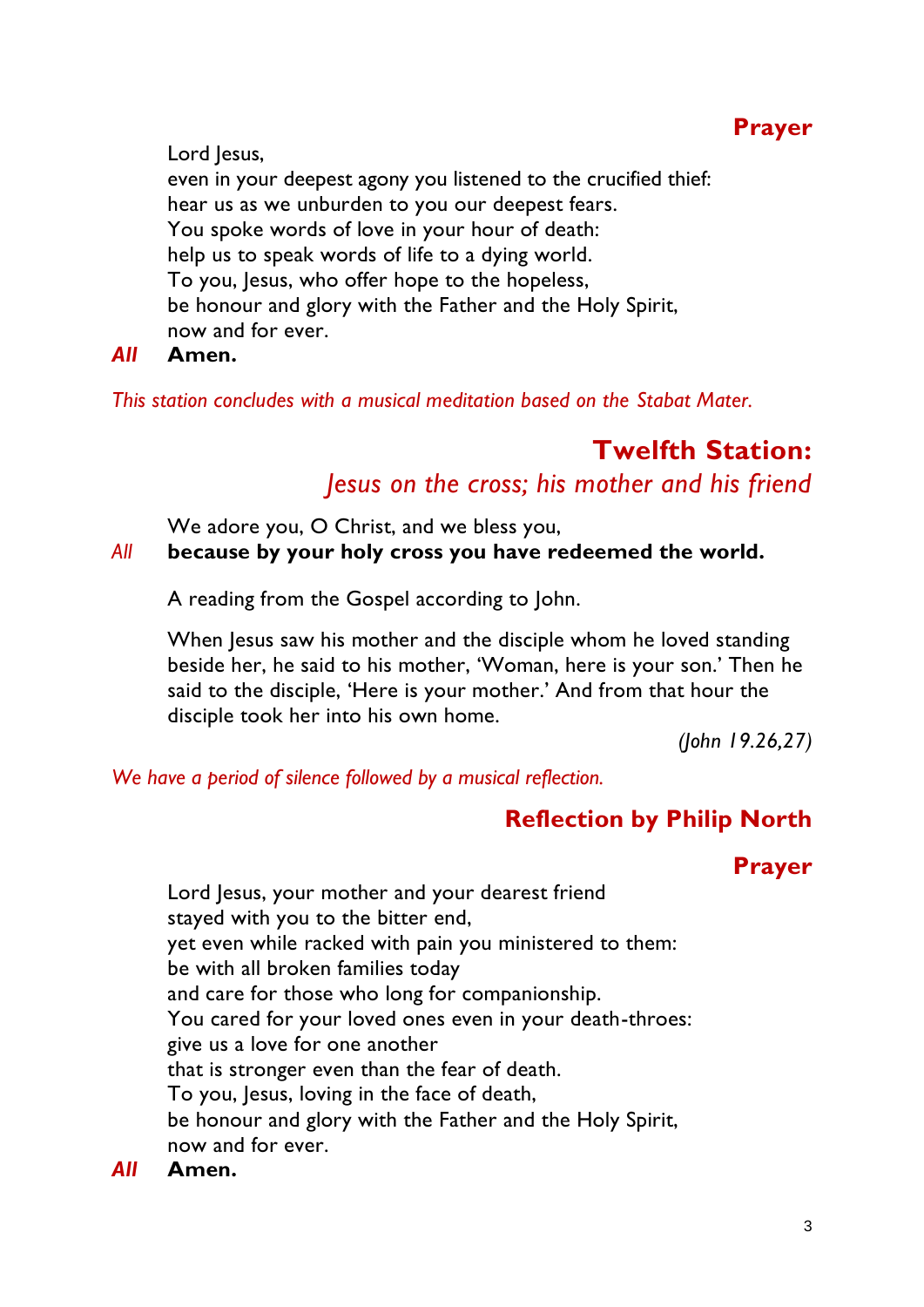*This station concludes with a musical meditation based on the Stabat Mater.*

## **The Conclusion**

### *All* **Holy God, holy and strong, holy and immortal, have mercy upon us.**

Let us pray for the coming of God's kingdom in the words our Saviour taught us.

### *All* **Our Father, who art in heaven, hallowed be thy name, thy kingdom come, thy will be done, on earth as it is in heaven. Give us this day our daily bread. And forgive us our trespasses, as we forgive those who trespass against us. And lead us not into temptation; but deliver us from evil. For thine is the kingdom, the power and the glory, for ever and ever. Amen.**

## **Musical meditation**

Most merciful God, who by the death and resurrection of your Son Jesus Christ delivered and saved the world: grant that by faith in him who suffered on the cross we may triumph in the power of his victory; through Jesus Christ your Son our Lord, who is alive and reigns with you, in the unity of the Holy Spirit, one God, now and for ever.

#### *All* **Amen.**

We adore you, O Christ, and we bless you,

### *All* **because by your holy cross you have redeemed the world.**